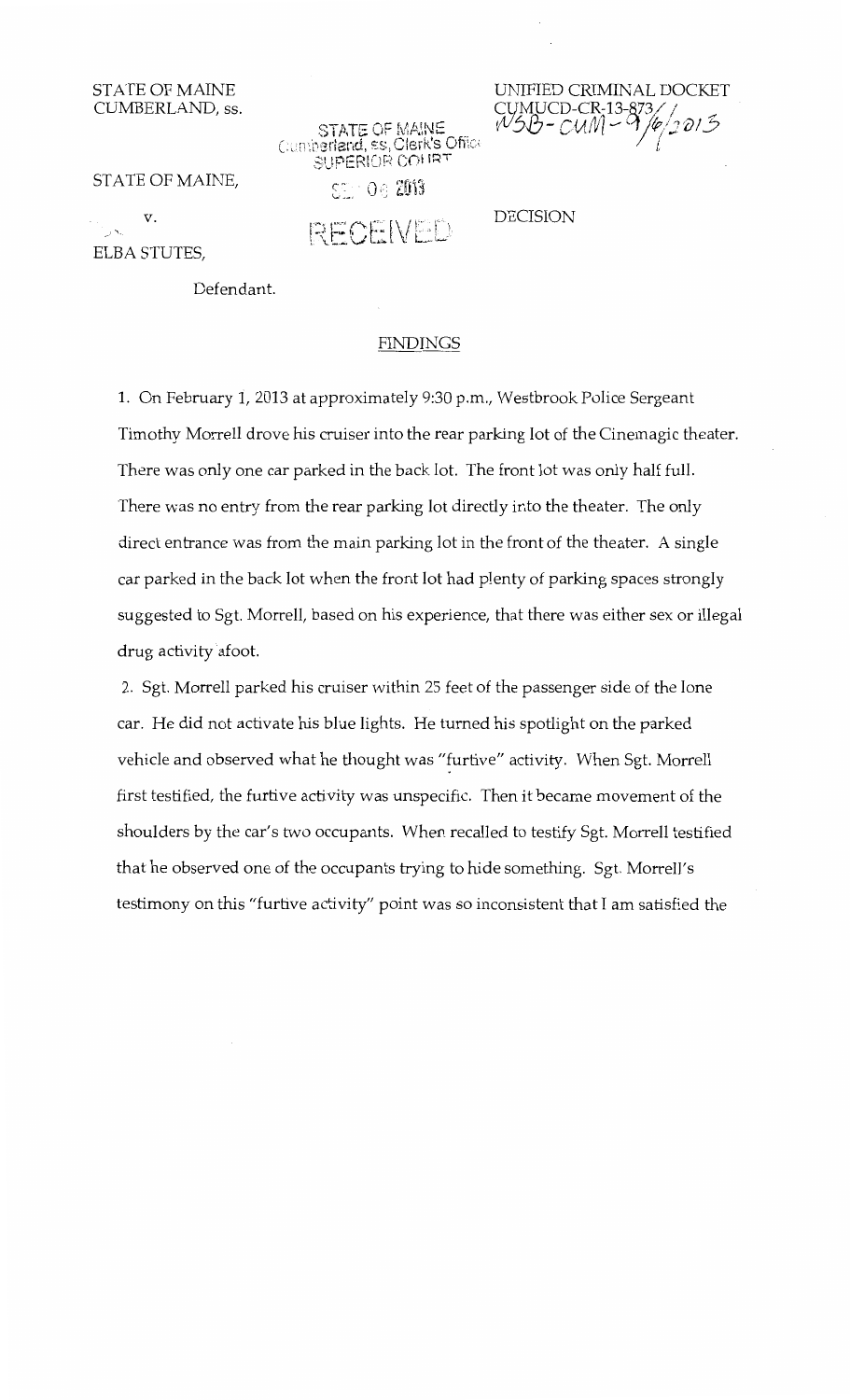state failed to prove by a preponderance that Sgt. Morrell actually observed objective furtive activity.

3. Sgt. Morrell activated his flashlight and approached the car. He observed the male passenger brushing something off his lap. He also observed both occupants were fully clothed, thus eliminating sex as a suspected activity.

4. Now concentrating on unlawful drugs as a suspected activity, Sgt. Morrell approached the driver's side of the car. Gesturing that the window didn't work, the driver, who was defendant Elba Stutes, voluntarily opened the door so she could speak with Sgt. Morrell. Sgt. Morrell observed that the male passenger was shaking and breathing hard. Sgt. Morrell observed that Ms. Stutes had constricted pupils. 5. Sgt. Morrell asked Ms. Stutes why she was parked alone in the back parking lot when there were so many vacancies in the front parking lot nearer to the theater entrance. Ms. Stutes said they were waiting to pick up her passenger's friend or cousin, an explanation that Sgt. Morrell did not believe.

6. As Ms. Stutes was explaining her unusual choice of parking to Sgt. Morrell, he could smell the distinct odor of crack cocaine. The passenger started to place his hands down between the passenger seat and the center console. Sgt. Morrell told the two occupants of the car to place both hands on the dashboard.

7. Sgt. Morrell radioed for help, specifically asking for Brian Olson, a drug investigative specialist.

8. Concerned about a weapon or the attempted destruction or concealment of evidence, Sgt. Morrell went to the passenger side and observed prescription pill bottles sticking out of the hoodie worn by the passenger, Dana Randall. Mr. Randall told Sgt. Morrell that he was reaching down because he had dropped a knife. Sgt.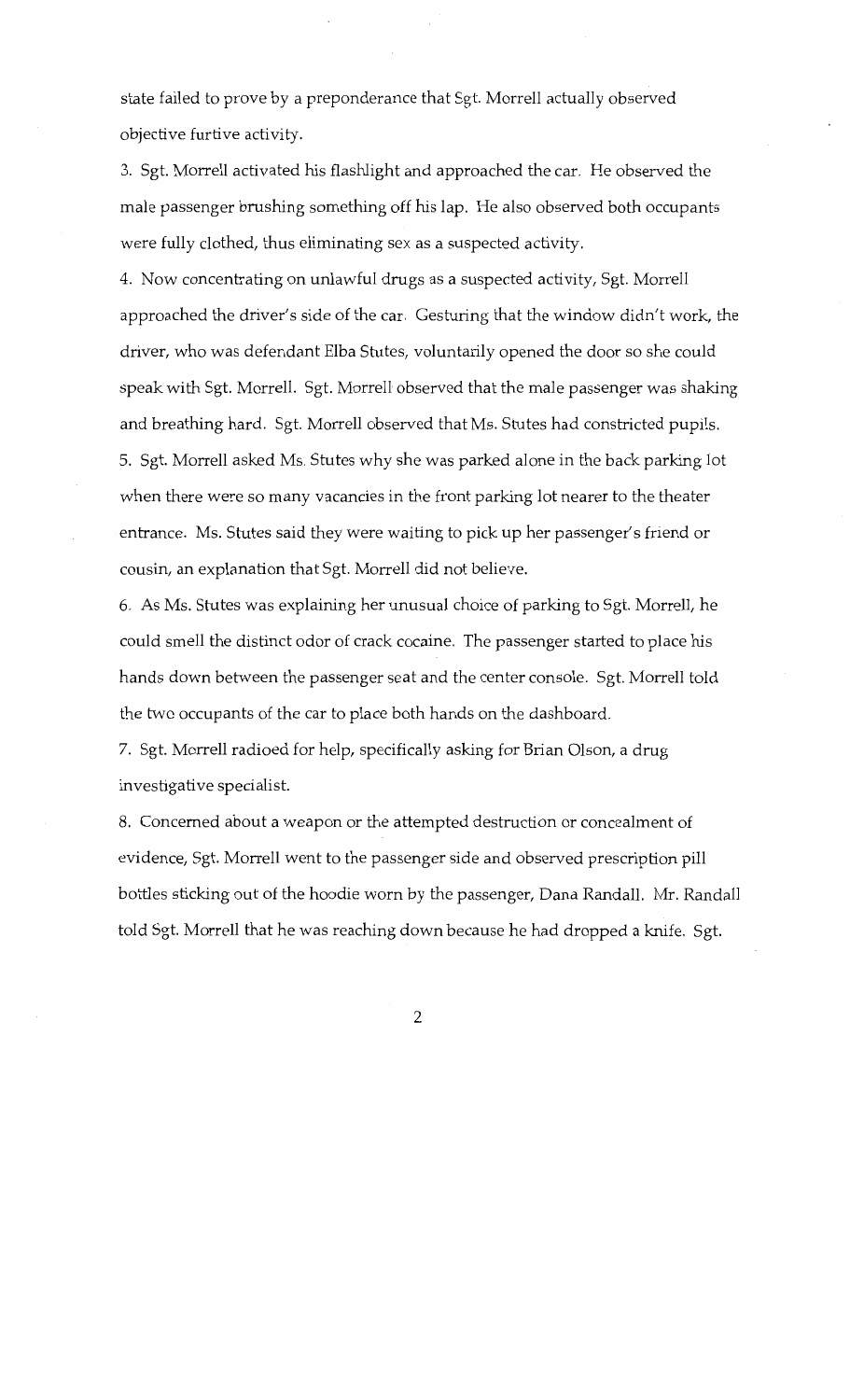Morrell ordered Mr. Randall out of the car and ordered him to place his hands on top of the car.

9. Sgt. Morrell handcuffed Mr. Randall for his own protection. While he was doing this he observed a large cube of crack cocaine on the floorboard where Mr. Randall had been sitting. Sgt. Morrell placed Mr. Randall in the back of his cruiser. 10. Sgt. Morrell ordered Ms. Stutes out of the car. He did not Mirandize her. He

explained to her that she was not in trouble. He told her that he just wanted to ask her questions about Mr. Randall and the crack cocaine he had seen in the car.

11. Sgt. Morrell questioned Ms. Stutes briefly, secured the cube of crack cocaine and questioned Mr. Randall, who admitted that the cube was cocaine.

12. Sgt. Morrell searched Ms. Stutes car and discovered a knife with the blade open and white residue on the blade.

13. Officer Olson arrived and interrogated Ms. Stutes briefly. He did not Mirandize her. He asked her what had happened that evening. Observing her constricted pupils, he asked her if she had been using drugs. She told him she had been prescribed oxycodone and had taken her normal dose that day.

14. Officer Olson asked Ms. Stutes if she was in possession of anything illegal. She replied that she had two of her aunt's 80-mg. oxycodone in her purse. Officer Olson, without consent, went to the vehicle, retrieved Ms. Stutes purse from the driver's seat, searched it and found the two 80-mg. pills.

15. Ms. Stutes was searched and then arrested.

16. Ms. Stutes was never told she was under arrest. She was never told she could leave if she wished. She was told she was not in trouble.

17. Both officers in the midst of their brief interrogation told Ms. Stutes that they did not believe her.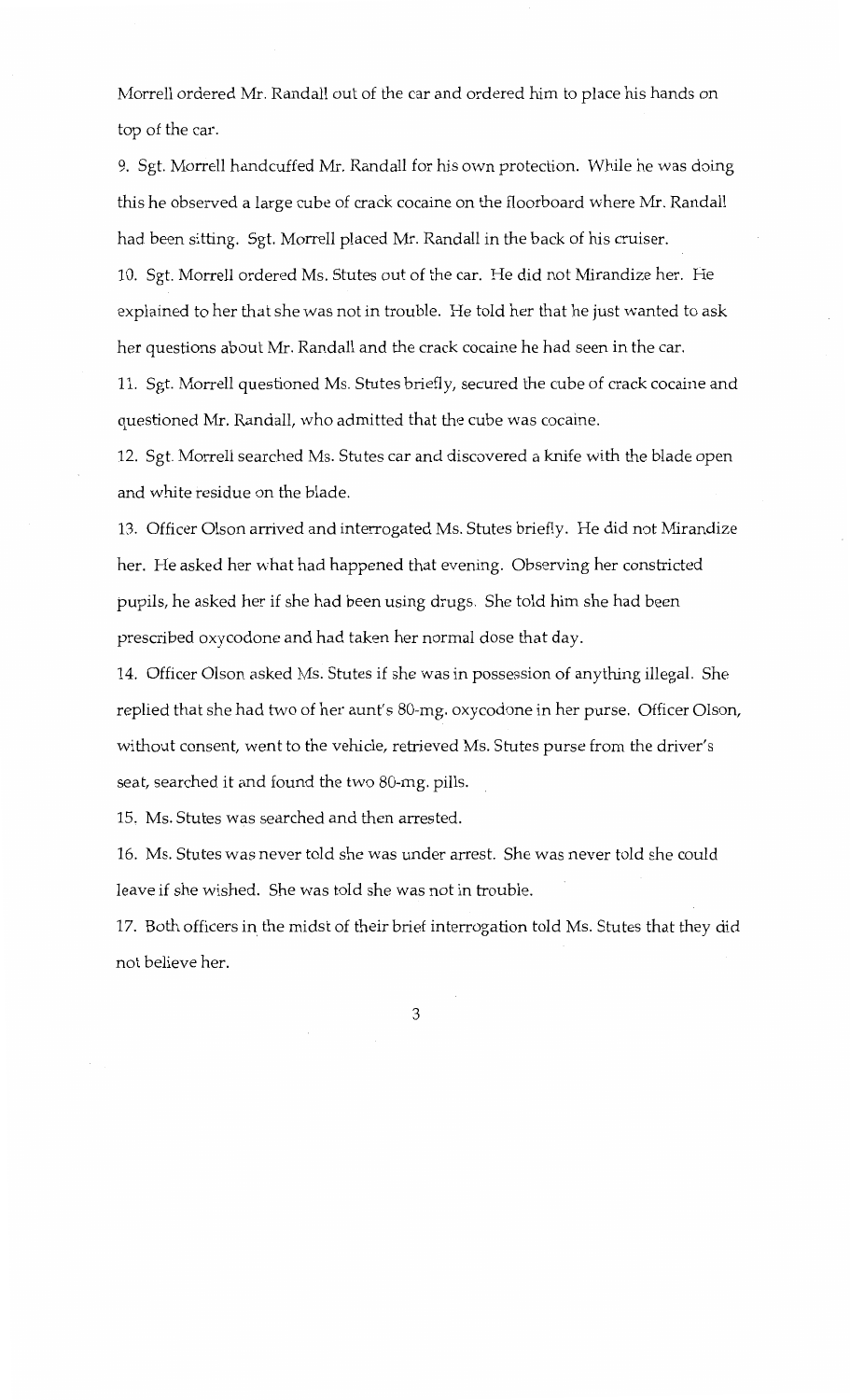## DISCUSSION

Defendant Elba Stutes has moved to suppress all evidence secured by the Westbrook police following a detention on February 1, 2013. Ms. Stutes further argues that incriminating statements made by her during an interrogation subsequent to the detention should be suppressed because she was not Mirandized.

Concerning the stop, State v. Gulick, 759A.2d 1085 (Me. 2000) provides a proper analytical framework. Sgt. Morrell had good reason to suspect that either sexual activity or drug use was taking place in the lone car he found in the rear parking lot at the Cinemagic theater. The front parking lot that was close to the theater entrance was only half full. It made no sense for someone who wanted to go to the theater to park in the rear lot, where there was no entrance. This was especially true in February. Thus Sgt. Morrell had reason to take reasonable steps to determine if drug use was taking place. In the past in this very situation  $-$  a single car in the back parking lot when there was plenty of room in the front parking lot- he had frequently uncovered criminal activity.

Sgt. Morrell's intrusion was minimal and reasonable given the totality of the circumstances. He did not use his blue lights. He used a spotlight and then a flashlight, but these lights would reveal only what would be obvious to the naked eye in daylight. Although he did not see objective furtive activity with the spotlight, he did see the passenger brushing something off his lap when he approached the car. He did not order the driver to open her window or the door. Ms. Stutes opened the door voluntarily. Sgt. Morrell could then see that Ms. Stutes had constricted pupils and that the passenger was shaking and breathing hard. Sgt. Morrell, a 16 year veteran, could also smell the distinctive odor of cocaine.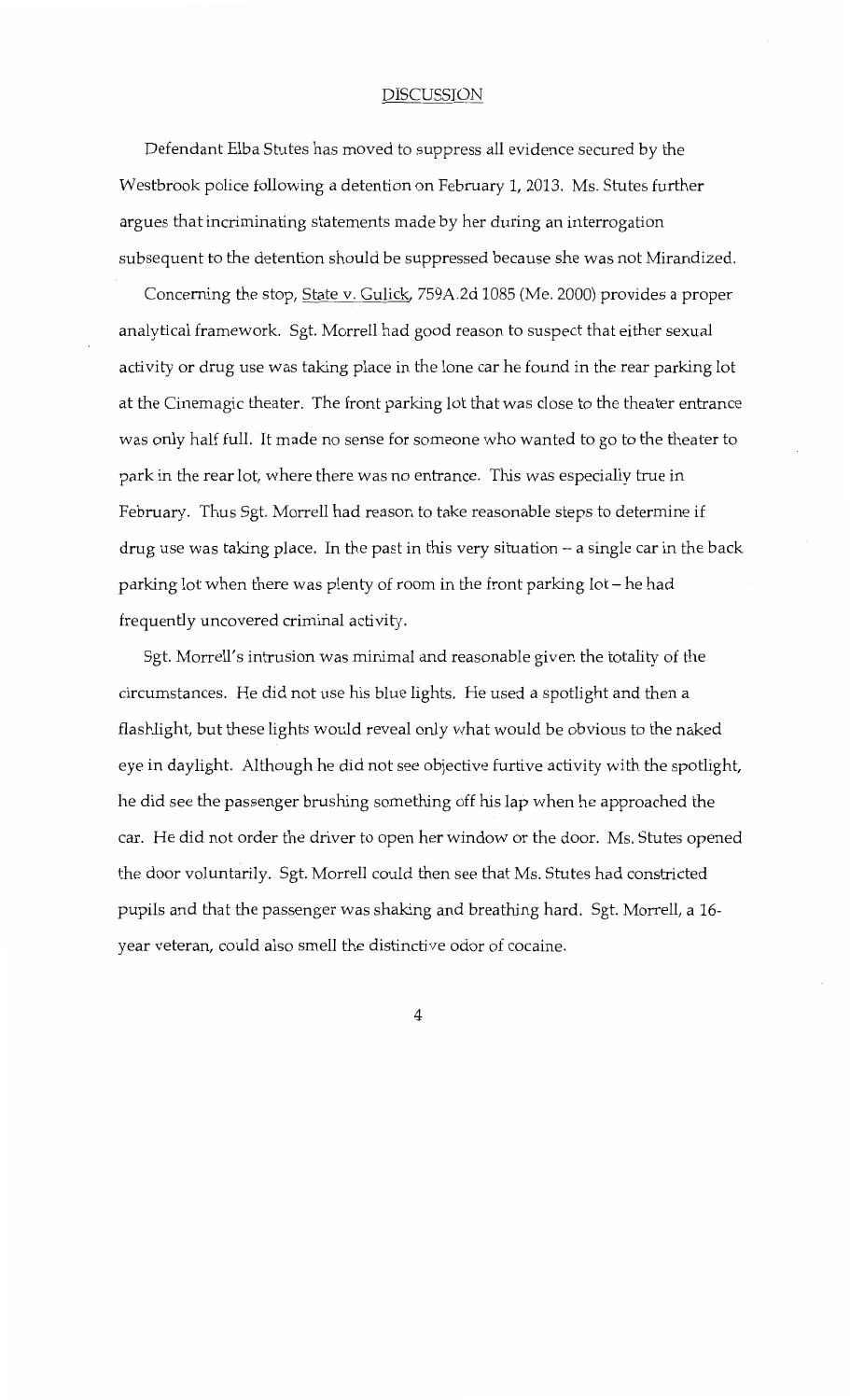When Sgt. Morrell smelled cocaine, he had grounds to investigate further. The scope of his investigation was reasonably related to the evidence he had at this time. When the passenger placed his hand down between the passenger seat and the center console, Sgt. Morrell ordered both the driver and passenger to keep their hands on the dash.

Concerned about a weapon or the attempted destruction of evidence, Sgt. Morrell told the passenger to exit the vehicle and place his hands on top of the car. At this time Sgt. Morrell observed a large cube of crack cocaine. Then of course he had reason to detain Ms. Stutes and Mr. Randall and conduct a full-scale investigation, which he did.

Sgt. Morrell questioned Ms. Stutes briefly. He did not Mirandize her. Instead he told her she was not in any trouble. Sgt. Morrell turned Ms. Stutes over to Officer Olsen. Officer Olsen also questioned Ms. Stutes briefly, during which time she admitted to having two of her aunt's oxycodone pills. She also maintained that as her aunt's caretaker, she had a right to have the pills. She was then arrested.

Ms. Stutes was not in custody prior to her arrest. Sgt. Morrell told her she wasn't in trouble. There were no cuffs. The two officers questioned her one at a time and for a short period of time. She gave no appearance of being intimidated, even though she did make some incriminating statements. I am satisfied by a preponderance that there were no fourth amendment violations. I am satisfied by a preponderance that she was not in custody. I am satisfied beyond a reasonable doubt that her statements were voluntary.

Ms. Stutes' principal argument is that the stop and all subsequent evidence must be suppressed because being in a high crime area- without any credible evidence of furtive activity – is not by itself sufficient evidence to stop, detain and investigate.